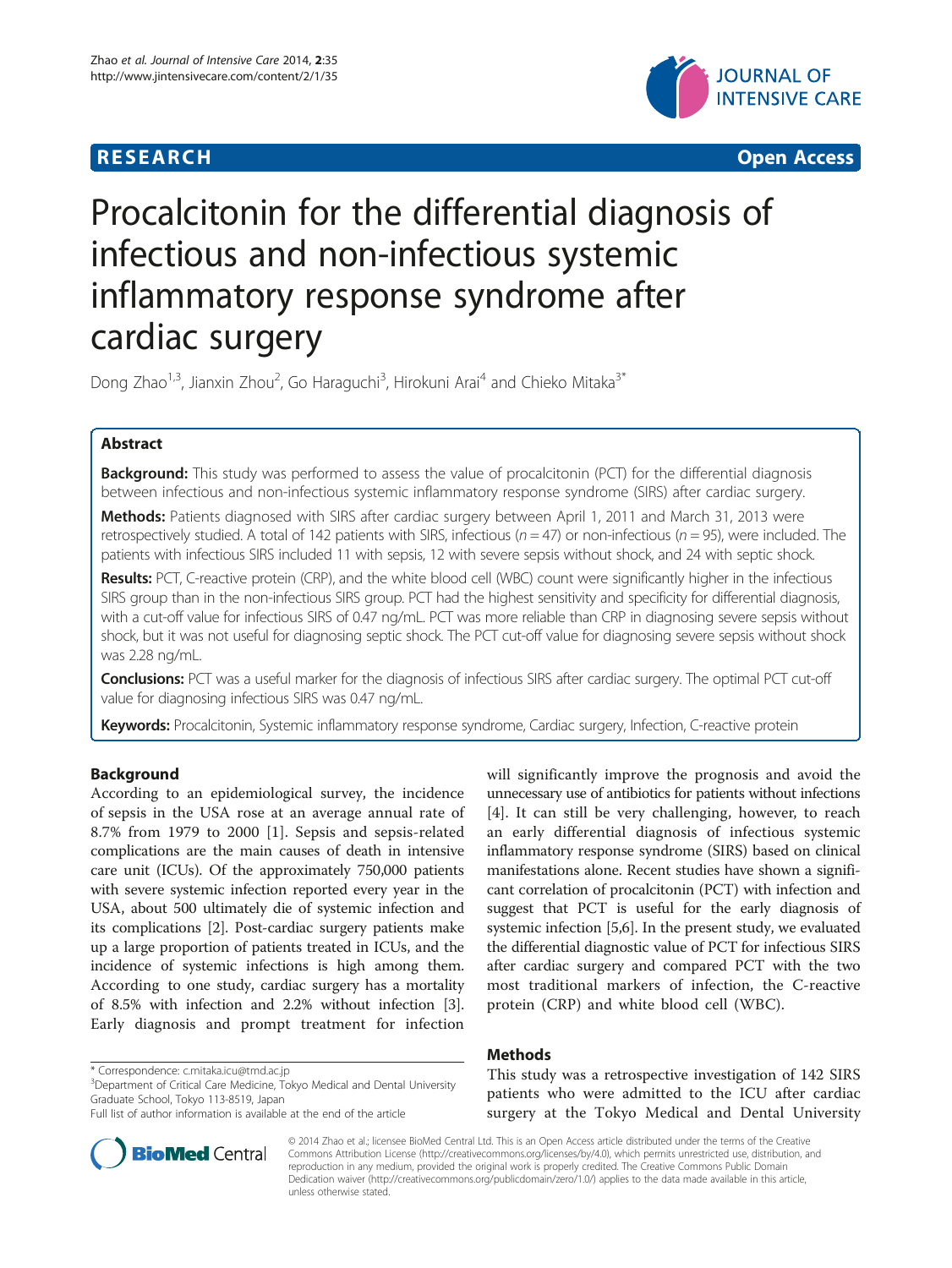Hospital between April 1, 2011 and March 31, 2013 when a total of 376 patients after cardiac surgery were screened. The study was approved by the ethical review board of Tokyo Medical and Dental University Faculty of Medicine. The SIRS patients were divided into an infectious SIRS group and a non-infectious SIRS group according to the results of microbiological testing. The infectious SIRS group was further divided into three groups, namely, sepsis, severe sepsis without shock, and septic shock, according to the diagnostic criteria of the Surviving Sepsis Campaign Guidelines for Management of Severe Sepsis and Septic Shock: 2012 (SSCG2012) [[7\]](#page-6-0).

The pre-operation data, operation-related data, and post-operation data of both groups were analyzed and compared. The pre-operation data included the patient age, gender, body mass index (BMI), and concomitant diseases. The operation-related data included the cardiopulmonary bypass (CPB) duration, aortic cross clamping, operation time, and blood loss. The post-operation data were as follows: mechanical ventilation (MV) duration, disseminated intravascular coagulation (DIC) incidence, serum levels of PCT, CRP, and WBC, Acute Physiology and Chronic Health Evaluation (APACHE) II score, Sequential Organ Failure Assessment (SOFA) score, ICU stay, hospital stay, postoperative blood purification treatment ratio such as continuous renal replacement therapy (CRRT) and polymyxin B-immobilized fiber column-direct hemoperfusion (PMX-DHP), and postoperative extracorporeal membrane oxygenation (ECMO) therapy. DIC was identified using a score based on platelet count  $(>100 \times 10^3/\mu L = 0; \ \ \langle 100 \times 10^3/\mu L = 1; \ \ \langle 50 \times 10^3/\mu L = 2)$ elevated fibrin-related marker (e.g., soluble fibrin monomers or fibrin degradation products, no increase: 0; moderate increase: 2; strong increase: 3), prolonged prothrombin time (<3 s = 0; > 3 but <6 s = 1; > 6 s = 2), and fibrinogen level  $(>1.0 \text{ g/L} = 0;$   $<1.0 \text{ g/L} = 1)$  derived from the International Society on Thrombosis and Haemostasis [[8\]](#page-6-0). The total score of the four parameters  $\geq 5$ is compatible with overt DIC.

The APACHE II score and SOFA score were determined within the first 24 h from admission to the ICU. The PCT, CRP, and WBC measurements were conducted by a hospital test cabinet. The serum PCT level was determined with a 'Cobas 6000' analyzer (Roche; detection sensitivity of 0.05 ng/mL). The serum CRP level was determined by a latex coagulation detection method with a nephelometer. The PCT, CRP, and WBC levels measured on the first day after the diagnosis of SIRS in the ICU were used in this analysis.

#### Statistical analysis

Statistical analyses were performed using a Statistical Package for Social Sciences (SPSS 17.0 Inc., Chicago, IL,

USA) for Windows. For the numerical data, the homogeneity test of variance was done first. If the variance was homogeneous, the data were shown as mean  $\pm$  SD. The numerical data comparisons between two groups were analyzed by the two-sided Student's  $t$  test and comparisons of more than two groups were analyzed by the one-way analysis of variance test. If the variance was not homogeneous, the data were shown in median and interquartile ranges. Comparisons between two groups were done by the Mann-Whitney test and comparisons of more than two groups were done by the Kruskal-Wallis test. The categorical data comparisons between groups were analyzed by the Pearson Chi-square test or Fisher's exact test. Statistical significance was assumed at  $p$  values of less than 0.05 on both sides. The abilities of PCT, WBC, and CRP to diagnose infection were evaluated by comparing the infectious and non-infectious groups by receiver operating characteristic (ROC) curve analyses. The abilities of PCT and CRP to diagnose severe sepsis without shock or septic shock were evaluated by ROC curve analyses comparing the sepsis group with the severe sepsis without shock/septic shock groups and comparing the severe sepsis without shock group with the septic shock group. The cut-off values for diagnosing infection, severe sepsis without shock, and septic shock were determined by the ROC curves. The diagnosis sensitivity, specificity, and positive and negative predictive values were calculated and compared.

#### Results

## The characteristics of the infectious SIRS group and non-infectious SIRS group

In total, 142 patients were treated for SIRS after cardiac surgery. Among them, 47 were diagnosed with infectious SIRS and 95 were diagnosed with non-infectious SIRS. Table [1](#page-2-0) shows the patients' characteristics of the two groups. There were no significant differences between the two groups in age, gender, body mass index, CPB duration, aortic cross clamping, operative time, operative mortality, or blood loss. The hospital mortality, APACHE II score, SOFA score, MV duration, postoperative blood purification treatment ratio, postoperative extracorporeal membrane oxygenation (ECMO) therapy, DIC incidence, ICU stay, and hospital stay were significantly higher in the infectious SIRS group than in the non-infectious SIRS group. Three patients in the infectious SIRS group died of septic shock within 30 days after the operation, and another 19 patients died of septic shock 30 days after the operation during the hospital stay. The operative mortality and hospital mortality of the infectious SIRS group were 6.38% and 46.8%, respectively. Three patients in the infectious SIRS group were complicated with cerebral hemorrhage, and one was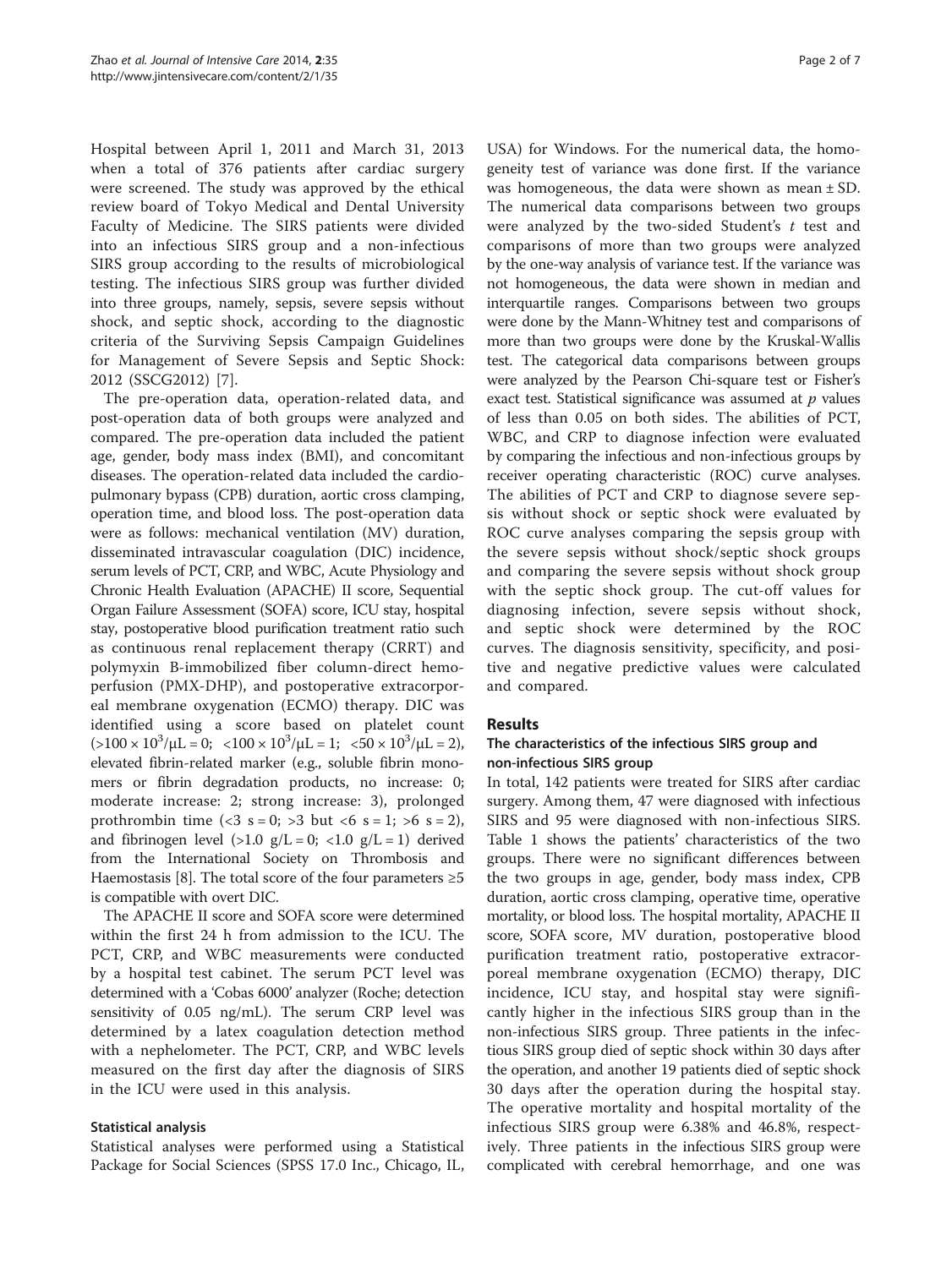|                              | Infectious SIRS $(n = 47)$ | Non-infectious SIRS ( $n = 95$ ) | p value |
|------------------------------|----------------------------|----------------------------------|---------|
| Age (year)                   | $67.8 \pm 15.7$            | $67.2 \pm 13.3$                  | 0.81    |
| Gender, n (%)                |                            |                                  | 0.77    |
| Male                         | 32 (68.1)                  | 67 (70.5)                        |         |
| Female                       | 15 (31.9)                  | 28 (29.5)                        |         |
| Type of surgery, n (%)       |                            |                                  |         |
| Valve surgery                | 16 (34.0)                  | 36 (37.9)                        | 0.65    |
| CABG                         | 9(19.1)                    | 11(11.6)                         | 0.22    |
| Vessel replacement           | 13(27.7)                   | 21(22.7)                         | 0.47    |
| VAD                          | 3(6.4)                     | 1(1.1)                           | 0.11    |
| Interventional therapy       | 1(2.1)                     | 14 (14.7)                        | 0.02    |
| Complex surgery              | 5(10.6)                    | 12(12.6)                         | 0.73    |
| BMI, kg/m <sup>2</sup>       | 21.8 (20.0,26.7)           | 22.7 (20.4,24.7)                 | 0.64    |
| Concomitant disease, n (%)   |                            |                                  |         |
| Diabetes mellitus            | 18 (38.3)                  | 25(26.3)                         | 0.14    |
| Hypertension                 | 20(42.6)                   | 35 (36.8)                        | 0.51    |
| <b>CKD</b>                   | 19 (40.4)                  | 21(22.1)                         | 0.02    |
| CPB duration, min            | $197.2 \pm 142.5$          | $173.6 \pm 123.5$                | 0.31    |
| Aortic cross clamping, min   | $99.0 \pm 100.1$           | $98.3 \pm 84.7$                  | 0.96    |
| Operation time, min          | $508.9 \pm 192.4$          | $466.3 \pm 174.9$                | 0.19    |
| Blood loss, mL               | $3,512 \pm 3,150$          | $3,189 \pm 2,706$                | 0.53    |
| <b>APACHE II</b>             | 19.0 (15.0,25.0)           | 11.0 (9.0,14.0)                  | 0.001   |
| <b>SOFA</b>                  | $7.0 \pm 2.6$              | $5.1 \pm 2.1$                    | 0.001   |
| PCT, ng/mL                   | 2.80 (1.24,10.20)          | 0.10(0.06, 0.21)                 | 0.001   |
| WBC, $\times 10^3$ / $\mu$ L | 15.5 (11.0,22.6)           | 9.3(7.2, 12.6)                   | 0.001   |
| CRP, mg/dL                   | 15.8 (12.0,19.9)           | 5.8 (2.5,8.9)                    | 0.001   |
| ICU stay, day                | 23.0 (12.0,52.0)           | 5.0(3.0,6.0)                     | 0.001   |
| Hospital stay, day           | 82.0 (37.0,149.0)          | 31.0 (23.0,45.0)                 | 0.001   |
| MV duration, h               | 264.0 (40.0,999.0)         | 17.0 (10.0,39.0)                 | 0.001   |
| CRRT, $n$ $%$                | 26 (55.3)                  | 5(5.3)                           | 0.001   |
| PMX-DHP, n (%)               | 18 (38.3)                  | $\mathsf{O}$                     | 0.001   |
| ECMO, n (%)                  | 13(27.7)                   | $\mathbf 0$                      | 0.001   |
| $DIC, n$ (%)                 | 23 (48.9)                  | $\mathbf 0$                      | 0.001   |
| 30-Day mortality, n (%)      | 3(6.38)                    | $\mathsf{O}$                     | 0.035   |
| Hospital mortality, n (%)    | 22 (46.8)                  | $\mathbf 0$                      | 0.001   |

<span id="page-2-0"></span>

| Table 1 The comparison between the infectious and non-infectious groups |  |  |  |  |  |
|-------------------------------------------------------------------------|--|--|--|--|--|
|-------------------------------------------------------------------------|--|--|--|--|--|

CABG coronary artery bypass graft, VAD ventricular assist device, BMI body mass index, CKD chronic kidney disease, CPB cardiopulmonary bypass, APACHE II acute physiology and chronic health evaluation II, SOFA sequential organ failure assessment, MV mechanical ventilation, CRRT continuous renal replacement therapy, PMX-DHP polymyxin B-immobilized fiber column direct hemoperfusion, ECMO extracorporeal membrane oxygenation, DIC disseminated intravascular coagulation.

complicated with hepatic failure. No patient died during the hospital stay in the non-infectious SIRS group.

## The differential diagnostic values of PCT for infectious and non-infectious SIRS

The infectious pathogens were Gram-positive bacteria in 19 patients, Gram-negative bacteria in 14 patients, and fungus in 16 patients. The positive culture specimens were sputum in 14, urine in 15, blood in 24, and drainage in 1.

PCT, CRP, and WBC levels were significantly higher in the infectious SIRS group than in the non-infectious SIRS group (Table 1). Preoperative chronic kidney disease (CKD), APACHE II and SOFA scores, ICU and hospital stay, MV duration, CRRT, PMX-DHP, ECMO therapy, DIC incidence, 30-day mortality, and hospital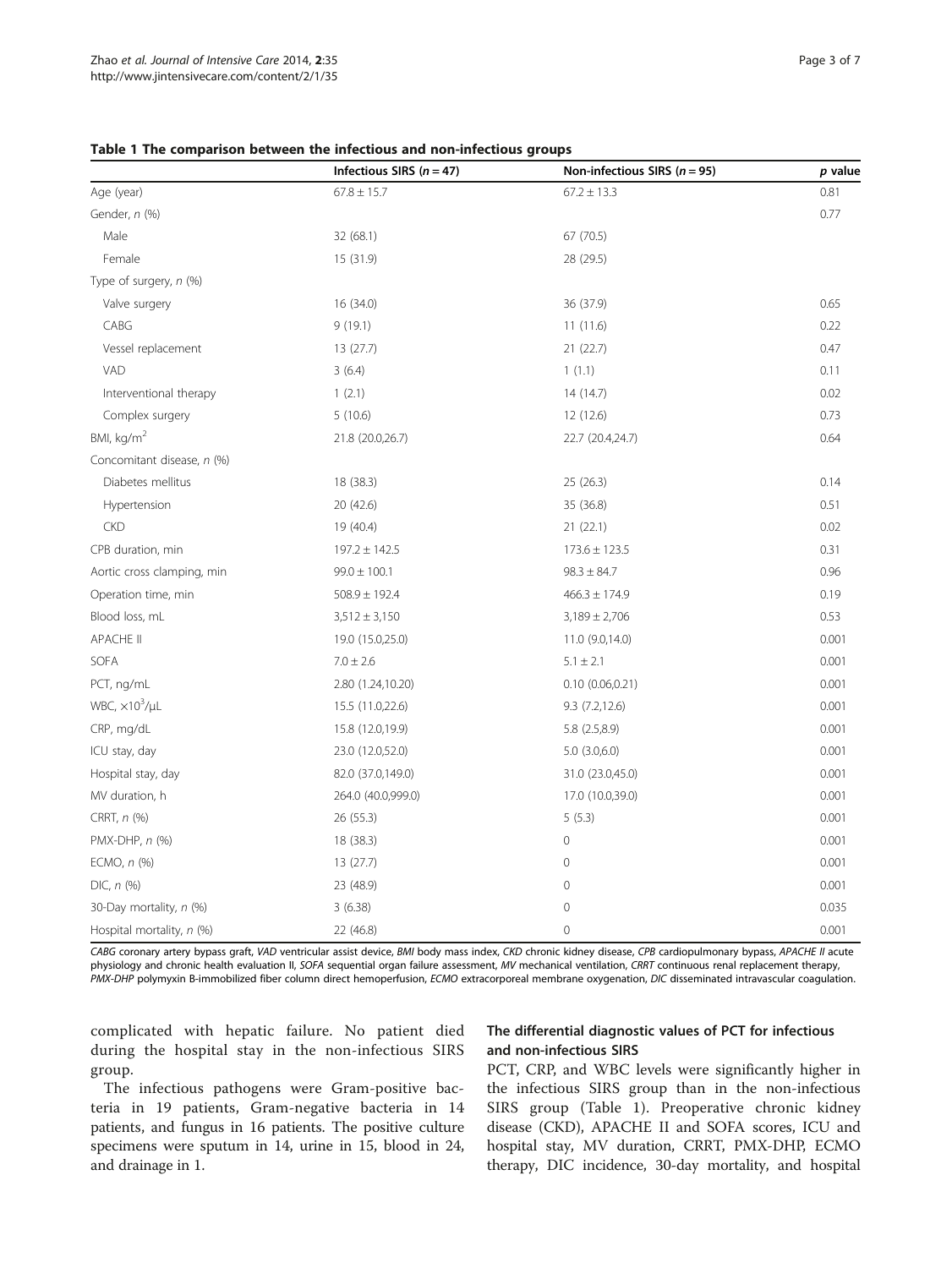mortality were significantly higher in the infectious SIRS group than in the non-infectious SIRS group (Table [1](#page-2-0)). The ROC curves of PCT, CRP, and WBC for infectious SIRS are shown in Figure 1. The areas under the curve  $(AUC_{ROC}$ ) were 0.966, 0.875, and 0.799 for PCT, CRP, and WBC, respectively. According to the ROC curves, the cut-off values of PCT, CRP, and WBC were 0.47 ng/mL, 11.95 mg/dL, and  $10.85 \times 10^3/\mu$ L, respectively. The sensitivity and specificity of PCT for predicting infection were 91.5% and 93.7%, respectively.

#### Infection subgroup analysis

According to the diagnostic criteria, 47 patients from the infectious group were further divided into sepsis  $(n = 11)$ , severe sepsis without shock  $(n = 12)$ , and septic shock  $(n = 24)$ . The patient characteristics of the three subgroups are shown in Table [2](#page-4-0). No significant difference in WBC counts was found among the three subgroups, but the levels of PCT and CRP were significantly different. Preoperative CKD, CPB duration, APACHE II and SOFA scores, ICU and hospital stay, MV duration, CRRT, PMX-DHP, ECMO therapy, DIC incidence, and positive rate of MRSA culture were significantly higher in the septic shock subgroup than in the other two groups.

## Differential diagnostic values of PCT for the severity of sepsis

The ROC curves of PCT and CRP for diagnosing severe sepsis without shock and septic shock are shown in Figure [2](#page-5-0). PCT could be used for diagnosing severe sepsis without shock with a larger AUC than CRP. PCT was not useful, however, for diagnosing septic shock. The



PCT cut-off value for diagnosing severe sepsis without shock was 2.28 ng/mL, with a sensitivity and specificity of 66.7% and 90.9%, respectively. The positive predictive value and negative predictive value of PCT for severe sepsis without shock were 96.0% and 45.5%, respectively. The cut-off value of CRP for diagnosing septic shock was 14.95 mg/dL, with a sensitivity and specificity of 83.3% and 66.7%, respectively. The positive predictive value and negative predictive value of CRP for septic shock were 87.0% and 69.2%, respectively.

## Discussion

PCT is a calcitonin precursor with 116 amino acids, no hormonal activity, and a relative molecular weight of 13,000. PCT is mainly secreted by the thyroid C-cells and peripheral mononuclear cells and has a half-life of about 24 h. PCT levels are extremely low and often difficult to detect in healthy people. At the time of infection, a bacterial component such as lipopolysaccharide or a cytokine such as tumor necrosis factor-α (TNF-α) or interleukin-6 (IL-6) induces high expression of the calcitonin-I gene, which activates the continuous release of PCT [\[9](#page-6-0)].

The surgical injury to the body and extracorporeal circulation during cardiac surgery can activate the complement system, which in turn induces the massive release of inflammatory cytokines and the subsequent onset of SIRS [\[10\]](#page-6-0). Once developed, SIRS goes on to cause multiple tissue and organ dysfunction, leading to a variety of postoperative complications [[3](#page-6-0)]. Patients who elude SIRS from operative injuries still face the risk of SIRS induced by postoperative infection. Early diagnosis and prompt treatment of infection significantly improve the prognosis. Yet the differential diagnosis of infectious and non-infectious SIRS from different causes is still challenging. Some investigators have been convinced of the diagnostic value of PCT for differentiating infectious SIRS from non-infectious SIRS [\[11-14\]](#page-6-0). According to their reports, PCT indicates infection more reliably than traditional indicators such as body temperature, WBC, CRP, or cytokines (IL-6, IL-8). Yet another study has concluded that PCT was poor at distinguishing infectious SIRS from non-infectious SIRS [\[15](#page-6-0)]. In the present study, we found PCT to be useful in the diagnosis of infectious SIRS after cardiac surgery, and to have a higher sensitivity and specificity than any of the traditional markers. We suspect that the discrepancies in the results on PCT are linked to the many conditions that can affect PCT secretion. Infection, surgery, trauma, and other stress factors unrelated to infection can elevate PCT levels to varying degrees. The patients studied have also been quite heterogeneous; hence the PCT cut-off values for diagnosis have varied widely based on different diseases or different degrees of stress. As factors unrelated to infection, the preoperative CKD may affect PCT levels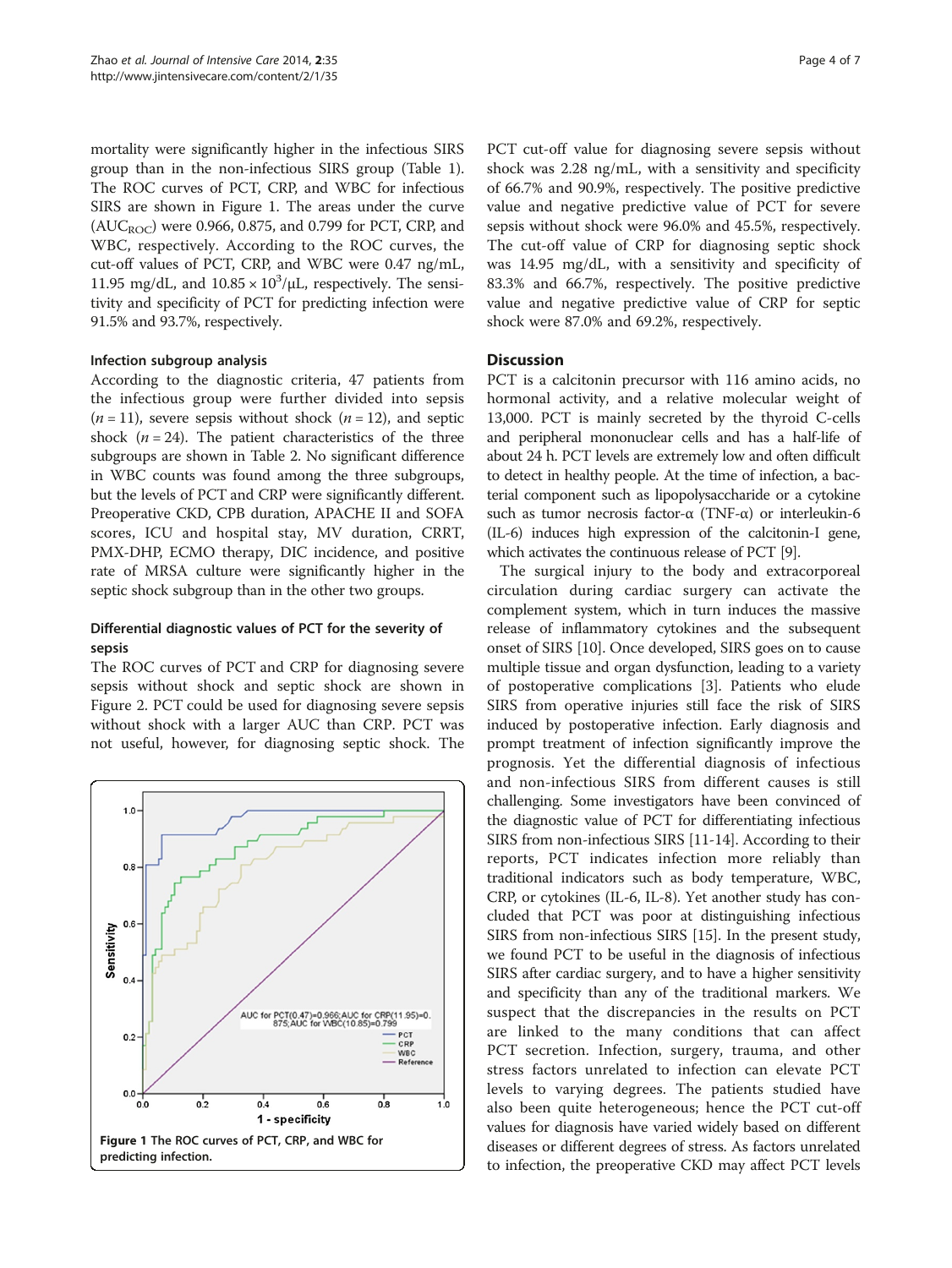#### <span id="page-4-0"></span>Table 2 The comparison of infectious subgroups

|                              | Sepsis $(n = 11)$  | Severe sepsis without shock $(n = 12)$ | Septic shock $(n = 24)$ | p value |
|------------------------------|--------------------|----------------------------------------|-------------------------|---------|
| Age (year)                   | $70.6 \pm 13.7$    | $65.2 \pm 19.0$                        | $67.8 \pm 15.3$         | 0.716   |
| Gender, n (%)                |                    |                                        |                         | 0.058   |
| Male                         | 5(45.5)            | 11(91.7)                               | 16 (66.7)               |         |
| Female                       | 6(54.5)            | 1(8.3)                                 | 8(33.3)                 |         |
| BMI, kg/m <sup>2</sup>       | 21.6 (18.4,24.1)   | 20.6 (20.1,21.7)                       | 23.9 (20.5,28.8)        | 0.090   |
| Concomitant disease, n (%)   |                    |                                        |                         |         |
| Diabetes mellitus            | 3(27.3)            | 6(50.0)                                | 9(37.5)                 | 0.531   |
| Hypertension                 | 5(45.5)            | 3(25.0)                                | 12 (50.0)               | 0.351   |
| <b>CKD</b>                   | 4(36.4)            | 2(16.7)                                | 13 (54.2)               | 0.001   |
| CPB duration, min            | $102.0 \pm 129.4$  | $187.5 \pm 134.8$                      | $245.6 \pm 133.4$       | 0.017   |
| Aortic cross clamping, min   | $69.4 \pm 92.4$    | $108.8 \pm 84.2$                       | $107.8 \pm 111.4$       | 0.542   |
| Operation time, min          | $418.5 \pm 136.1$  | $540.8 \pm 121.7$                      | $534.5 \pm 231.9$       | 0.206   |
| Blood loss, mL               | 802 (398,2489)     | 6790 (1364,8324)                       | 2530 (1227,4961)        | 0.019   |
| APACHE II                    | $15.5 \pm 6.1$     | $16.8 \pm 7.6$                         | $23.5 \pm 6.2$          | 0.002   |
| SOFA                         | $5.5 \pm 1.4$      | $5.9 \pm 2.9$                          | $8.2 \pm 2.5$           | 0.004   |
| ICU stay, day                | 12.0 (4.0,23.0)    | 13.0 (7.3,24.5)                        | 49.5 (17.8,81)          | 0.001   |
| Hospital stay, day           | $60.9 \pm 59.6$    | $114.2 \pm 85.5$                       | $124.5 \pm 101.0$       | 0.152   |
| 30-Day mortality, n (%)      | 0                  | 0                                      | 3(12.5)                 | 0.215   |
| Hospital mortality, n (%)    | 0                  | $\mathbf 0$                            | 22 (91.7)               | 0.001   |
| MV duration, h               | 40.0 (16.0,183.0)  | 58.5 (13.5,404.3)                      | 992.5 (276.3,1559.3)    | 0.001   |
| CRRT, n (%)                  | 3(27.3)            | 2(16.7)                                | 21 (87.5)               | 0.001   |
| PMX-DHP, n (%)               | 0                  | $\overline{0}$                         | 17 (70.8)               | 0.001   |
| ECMO, n (%)                  | 0                  | 1(8.3)                                 | 12 (50.0)               | 0.001   |
| $DIC, n$ (%)                 | 0                  | 1(8.3)                                 | 22 (91.7)               | 0.024   |
| PCT, ng/mL                   | 1.37 (0.72,1.85)   | 3.16 (0.48,13.24)                      | 3.68 (1.67,20.96)       | 0.024   |
| WBC, $\times 10^3$ / $\mu$ L | 12.40 (9.10,24.20) | 13.30 (9.93,16.93)                     | 20.40 (13.45,28.6)      | 0.060   |
| CRP, mg/dL                   | 12.00 (7.40,18.00) | 13.57 (8.17,18.13)                     | 17.11 (15.15,30.6)      | 0.009   |
| Gram positive, n (%)         |                    |                                        |                         |         |
| <b>MRSA</b>                  | $\mathbf 0$        | 0                                      | 6(25.0)                 | 0.037   |
| S. epidermidis               | 2(18.7)            | 4(33.3)                                | 1(4.2)                  | 0.064   |
| E. faecalia                  | $\mathbf 0$        | $\mathbf 0$                            | 3(12.5)                 | 0.215   |
| C. striatum                  | $\mathbf 0$        | $\mathbf 0$                            | 3(12.5)                 | 0.215   |
| Gram negative, n (%)         |                    |                                        |                         |         |
| S. marcescens                | $\mathbf 0$        | 2(16.7)                                | 2(8.3)                  | 0.359   |
| P. aeruginosa                | 1(9.1)             | 1(8.3)                                 | 3(12.5)                 | 0.913   |
| В. серасіа                   | 1(9.1)             | 1(8.3)                                 | 1(4.2)                  | 0.815   |
| K. pneumoniae                | 1(9.1)             | 1(8.3)                                 | $\mathbf 0$             | 0.335   |
| Candida, n (%)               |                    |                                        |                         |         |
| C. albicans                  | 4(36.4)            | 2(16.7)                                | 3(12.5)                 | 0.242   |
| C. glabrata                  | 0                  | $\mathbf 0$                            | 2(8.3)                  | 0.368   |
| C. parapsilosis              | 0                  | 1(8.3)                                 | 1(4.2)                  | 0.613   |
| C. tropicalis                | 1(9.1)             | 1(8.3)                                 | 1(4.2)                  | 0.815   |

MRSA methicillin-resistant Staphylococcus aureus; for other abbreviations, see Table [1.](#page-2-0)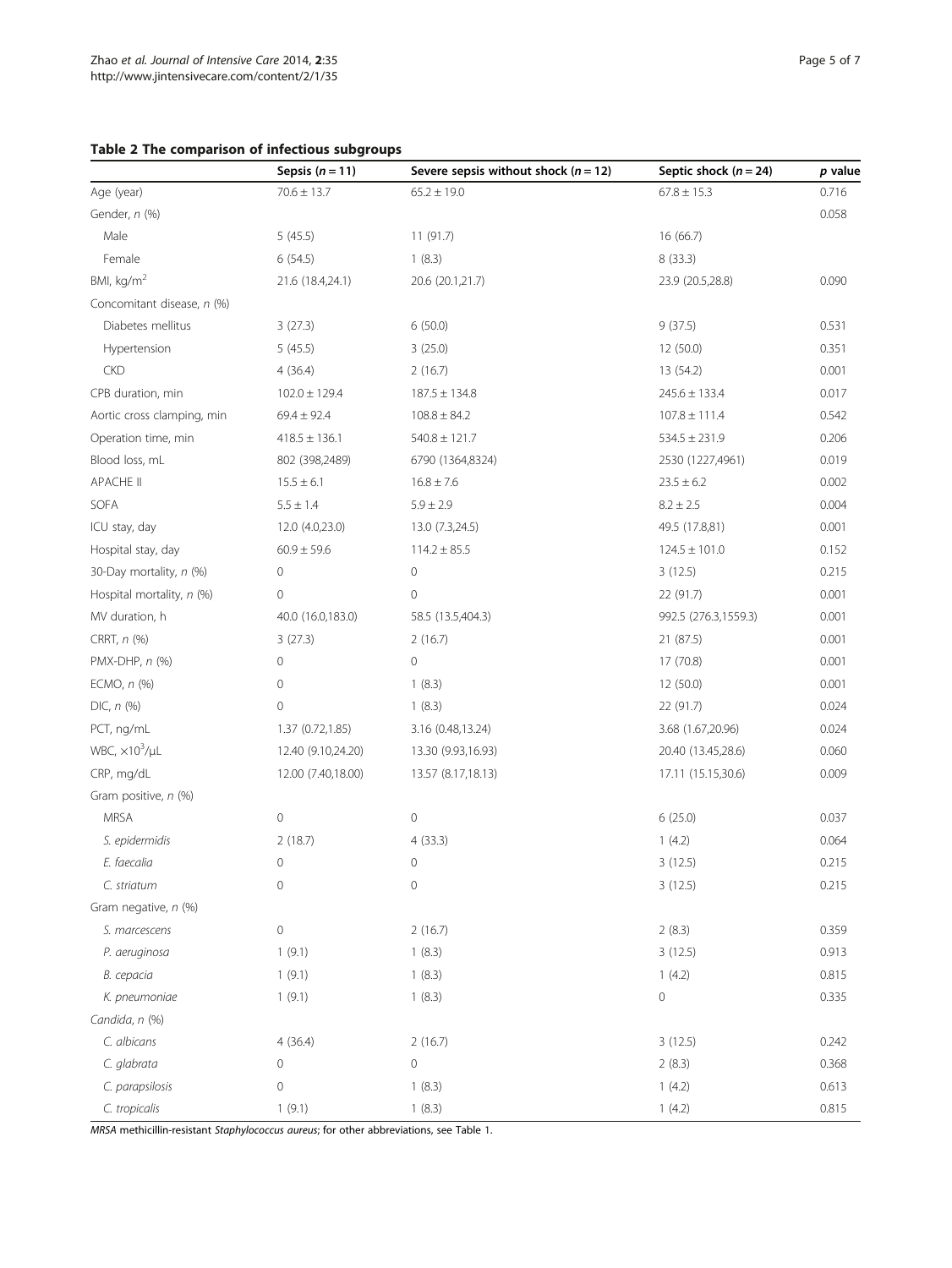<span id="page-5-0"></span>

because of decreased renal elimination. Contou et al. have shown that using the threshold of 0.85 ng/mL PCT was a strong independent predictor of infection [[16](#page-6-0)], suggesting that the PCT threshold was rising a little in CKD. On the other hand, Maisner et al. have reported that PCT levels were unchanged during CRRT in sepsis patients with acute kidney injury, although elimination of PCT depended on the duration of CRRT [\[17\]](#page-6-0). PMX-DHP may also affect the PCT levels, since it adsorbs endotoxin and decreases inflammation. However, PMX-DHP was not started at the time of PCT measurement. Stress factors such as ECMO therapy may affect PCT levels. Rungatscher et al. have shown that high levels of PCT were associated with multiple organ dysfunction syndrome in pediatric patients with ECMO [\[18\]](#page-6-0). This finding is consistent with our result that PCT levels increased in proportion to the severity of sepsis and multiple organ dysfunction syndrome. Consequently, PCT levels in the infectious SIRS group were significantly ( $p < 0.001$ ) higher than those in the non-infectious SIRS group. Therefore, PCT becomes a tool to distinguish infectious and non-infectious SIRS, although some factors such as CKD and multiple organ dysfunction syndrome may affect the PCT level.

Clec'h et al. reported a wide variability of PCT cut-off values in an analysis of 143 patients with different diseases [\[19\]](#page-6-0). By their calculation, the optimal PCT cut-off value for diagnosing infection in surgical patients was 9.7 ng/mL (sensitivity 91.7%, specificity 74.2%), whereas the optimal PCT cut-off value for infection diagnosis in non-surgical patients was 1.00 ng/mL (sensitivity 80%, specificity of 94%). Meisner et al. investigated the correlations of operative techniques with the PCT cut-off values. By their estimate, the optimal PCT cut-off value in diagnosis of infection in patients after cardiac surgery was 2.0 ng/mL [[20\]](#page-6-0). In describing PCT as a marker of infection, the aforesaid two studies recommended that the cut-off value be set according to the patient's diagnosis and the type of surgery performed. PCT had a better diagnostic value than CRP and WBC in

the present study. For the patients after cardiac surgery, the optimal PCT cut-off value for diagnosing infectious SIRS was 0.47 ng/mL. The sensitivity and specificity of PCT for the differential diagnosis of infectious SIRS and non-infectious SIRS at this cut-off (91.5% and 93.7%, respectively) were significantly better than those of CRP and WBC. When comparing the cut-off values, we should consider both the primary disease and type of surgery, as well as the time point of markers measurement.

The utility of PCT for evaluating infection severity has also been controversial. One study suggested that the PCT was a valuable parameter for determining infection, but was no better than CRP in evaluating the infection severity [[21](#page-6-0)]. In contrast, Harbarth et al. found that serum PCT concentrations increased in step with the severity of infection [\[11\]](#page-6-0). Our results, like those of Harbarth's group, demonstrated a rise in serum PCT concentrations in association with infection severity. The median PCT concentrations in sepsis, severe sepsis without shock, and septic shock group were 1.37, 3.16, and 3.68 ng/mL, respectively (Table [2](#page-4-0)). PCT was a good marker of severe sepsis without shock (cut-off value of 2.28 ng/mL), but it had no significant value for diagnosing septic shock. This was consistent with the study by Brunkhorst et al. [\[22](#page-6-0)].

The MV duration, postoperative blood purification therapy, postoperative ECMO therapy, DIC incidence, ICU stay, and hospital mortality were all significantly higher in the infectious SIRS group than in the non-infectious SIRS group. These findings indicate that infection will increase the disease severity and necessitate more invasive treatments such as MV, CRRT, and ECMO. This finding was consistent with the results of Rahmanian et al. [\[23\]](#page-6-0). The septic shock subgroup in the present study had more blood infections, especially MRSA infections. This finding was consistent with the study by Chen et al. [[24](#page-6-0)].

There are three limitations to this study worthy of note: The study was retrospective; the samples were too small, especially for the infectious group; and no long-term follow-up was performed.